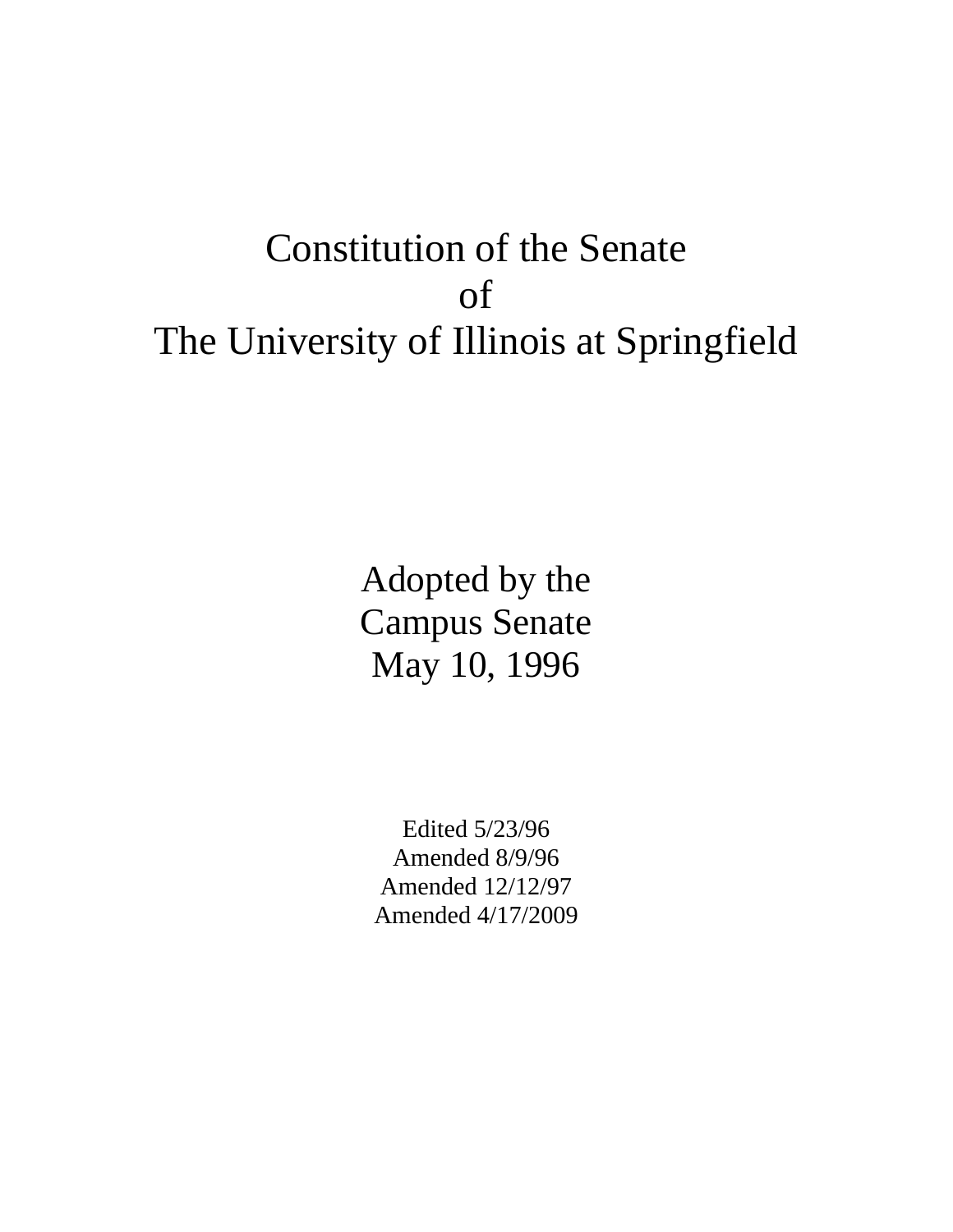# **ARTICLE I**

## **THE CAMPUS SENATE GOVERNANCE STRUCTURE**

#### **Section 1. Components of the Governance System**

 The Campus Senate Governance System at the University of Illinois at Springfield shall consist of the following: the Campus Senate, the various committees of the Senate, and those members of the Campus Senate who serve on the University Senates Conference.

#### **Section 2. Voting Electorates**

 The *Student Electorate* shall be composed of all persons who are enrolled as fullor part-time students in the University and who are not full-time employees. The student electorate shall be represented by the Student Senate, or its successor.

 The *Faculty Electorate* shall be composed of all persons holding full-time faculty appointments who devote fifty percent or more of their time to instruction, research, and/or public service. This shall include faculty with titles such as Center Director and Research Associate but shall not include administrative titles of Dean or above.

 The *Staff Electorate* shall be composed of all persons holding permanent full-time employment who are members of the University Civil Service Staff.

 The *Administrative Electorate* shall be composed of all administrators holding full-time employment and faculty rank.

 The *Academic Professional Electorate* shall be composed of those staff members whose positions have been designated by the President and the Chancellor as meeting specialized administrative, professional, or technical needs in accordance with Article II, Section 5 of the University of Illinois Statutes.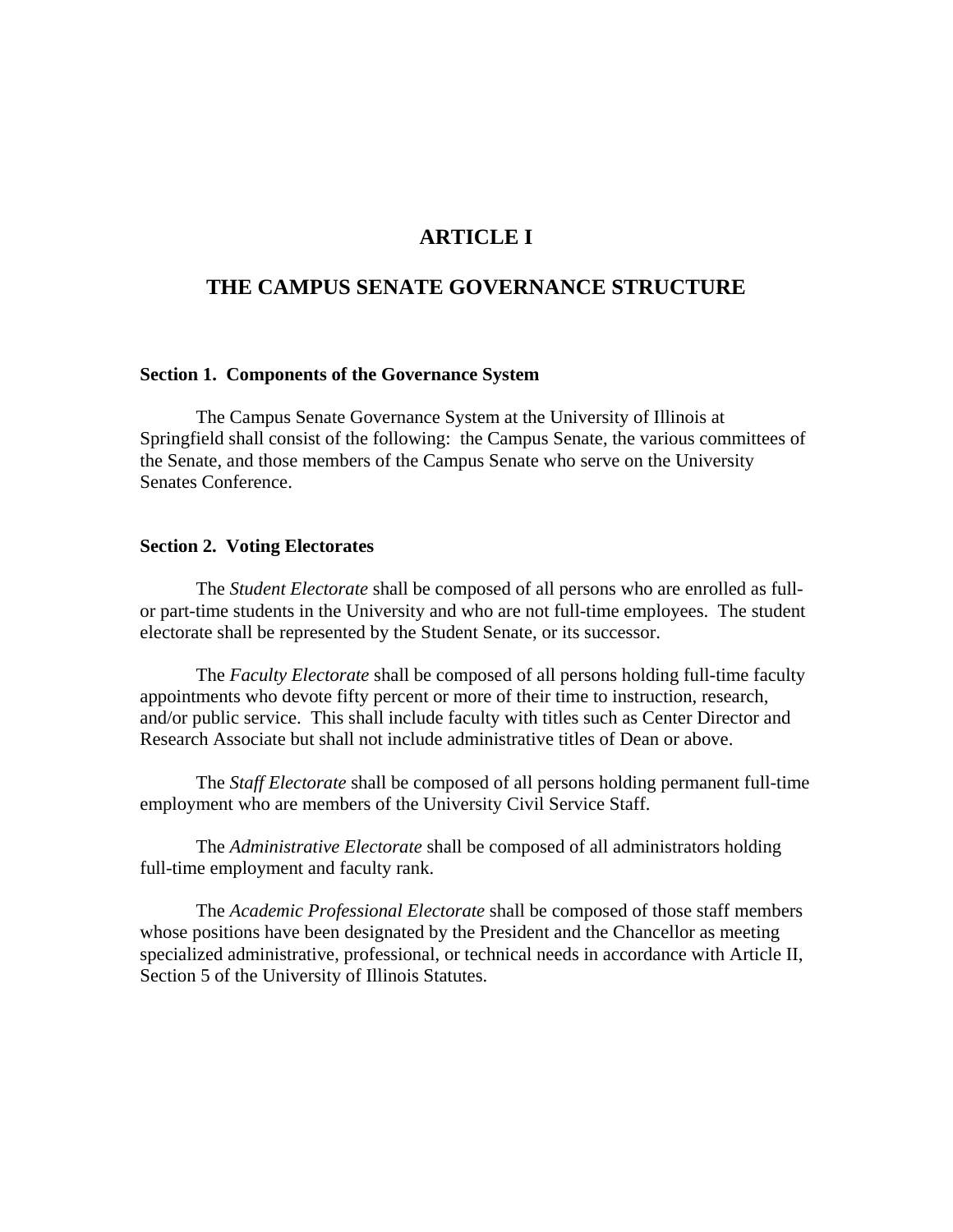#### **Section 3. The Campus Senate**

 The Campus Senate shall consist of the elected representatives of the above named electorates. The faculty shall elect twenty senators who shall be apportioned to the Colleges and the Library based on a ratio of one senator for every fifteen full time faculty in the unit except that each College will have a minimum of two Senators and the Library will have a minimum of one senator elected by the faculty of the respective units. The remaining Senators will be elected by the faculty at large. No college shall have more than one half of the total faculty senators. Faculty Senators shall serve two-year terms, one-half being elected each year. The Students shall elect five members and three alternates. Student Senators shall serve one-year terms. The Staff, Administration and Academic Professionals shall each elect one member who shall serve a two-year term. The Provost shall be an ex-officio, non-voting member. All Vice Chancellors, Associate Vice Chancellors, Directors, Deans, and executive officers of comparable academic, administrative, and service units who are not members of the Senate shall have the privilege of the floor on matters of concern to their units when such matters are before the Senate for debate. The Campus Senate shall be the representative, deliberative, and consultative voice of the Campus Community on matters of educational policy.

Every four years, the Senate Executive Committee shall recalculate the total number of faculty senators and their apportionment and submit any recommendations for change to the Senate.

### **Section 4. Committees and Task Forces**

 The Senate is empowered to appoint to Senate committees such non-senators as the Senate may determine. Such committee members shall have Senate floor privileges, including the privilege of making motions, on matters relating to the committee on which they serve, but they shall have no vote in the Senate.

 In consultation with other representative bodies, such as the Student Senate (or its successor), the Campus Senate may establish committees to deal with the more general concerns of the University Community in accordance with the limitations contained in Article II, Section 1 and in the *University Statutes*. In those areas of multi-constituency concern, the Campus Senate shall ensure multi-constituency representation and establish the proper reporting procedures.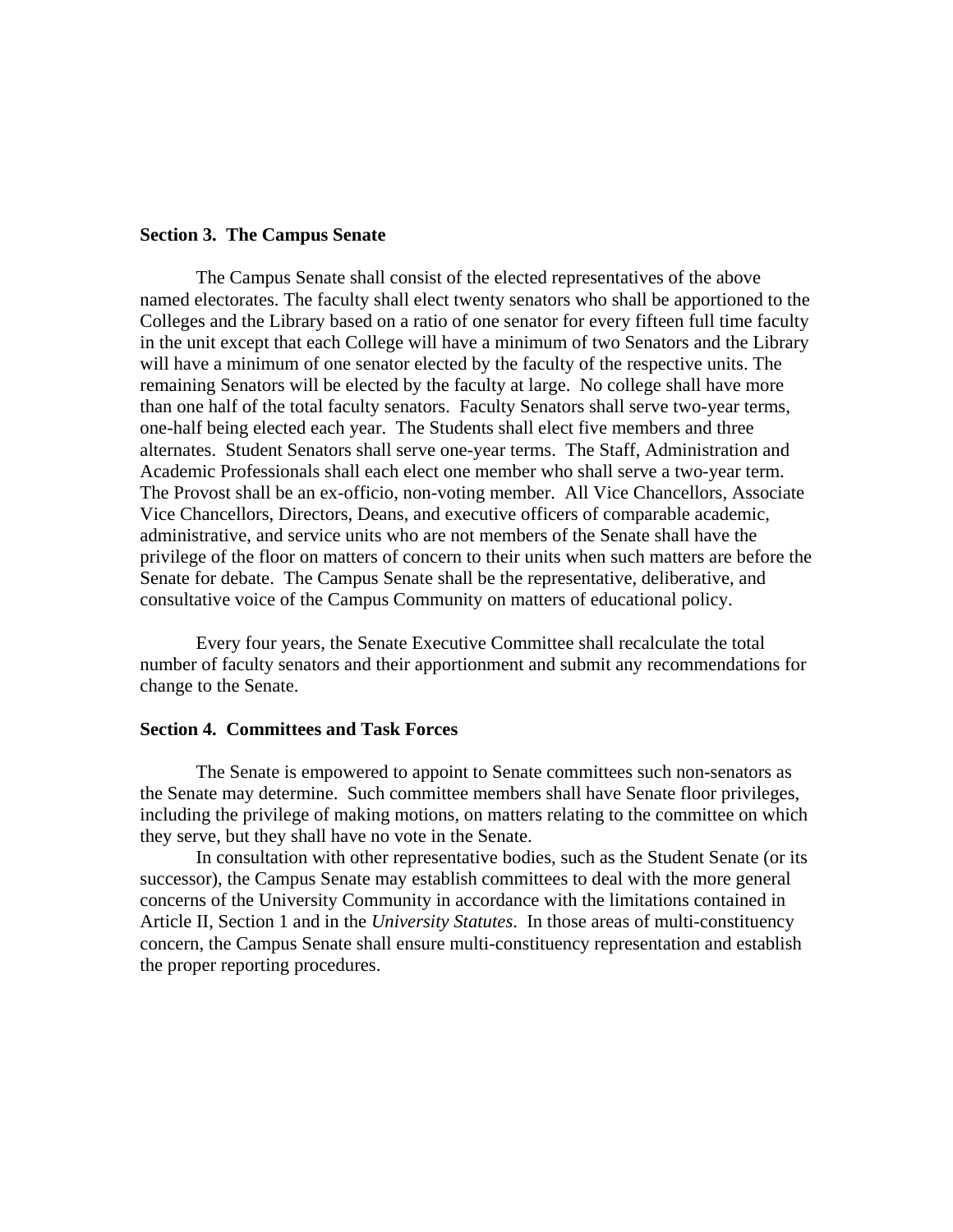## **ARTICLE II**

## **THE GOVERNANCE PROCESS**

#### **Section 1. Establishment of Policy**

 The Campus Senate shall serve as the legislative body regarding educational policy. Policies affecting the wages, hours, and terms and conditions of employment of faculty and staff shall be within the purview of appropriately designated bodies. Policies affecting student activities, fees, and tuition shall be considered to be the primary interest of the Student Senate.

#### **Section 2. Mail Poll of Faculty Opinion**

 At the request of the Chancellor, upon request contained in a petition signed by members of the faculty electorate as provided hereafter, or on its own initiative, the Senate shall obtain by a written mail poll the requested expression of opinion from the faculty electorate. The minimum number of valid signatures required in such a petition from the faculty electorate shall be established by the Senate in its bylaws. The formulation of the questions presented and the procedures for obtaining such an expression of opinion shall be determined in each instance by the Senate. In all cases in which such poll is required, the Senate shall arrange for the poll to be conducted promptly upon receipt of the request. The results of any such poll of the faculty electorate shall be made public promptly.

#### **Section 3. Elections**

 Representatives of each electorate of the Campus Senate shall establish policy for the election of its members. Such policies shall be implemented and a yearly election calendar developed by the Campus Senate.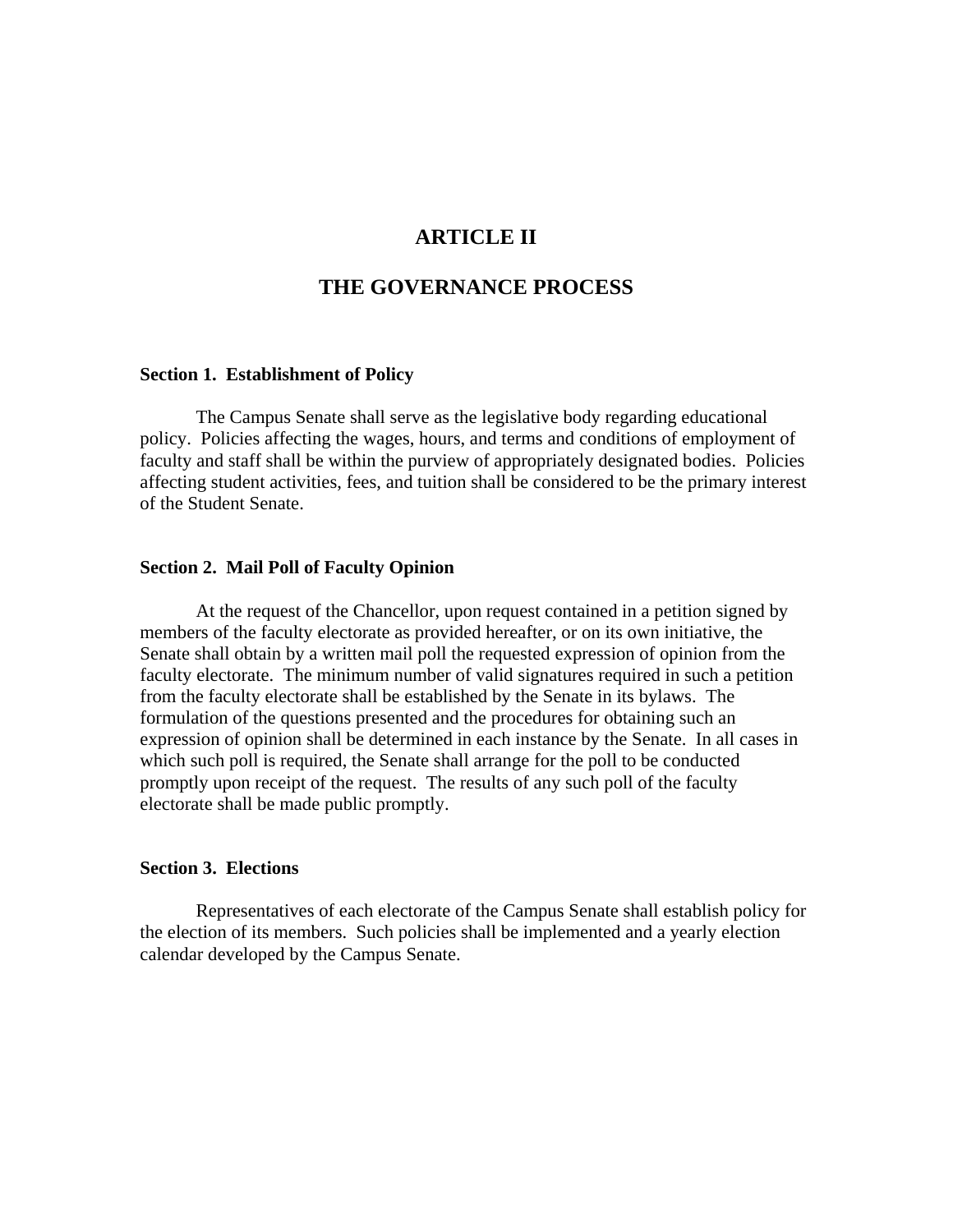#### **Section 4. Meetings**

 All meetings within the Campus Senate Governance System shall be open, in accordance with the statutes of the State of Illinois. The Senate shall establish and publish its meeting schedule.

#### **Section 5. Bylaws**

 For the purpose of implementing the provisions of this *Constitution* and to provide for the internal organization of the Senate, the Senate shall enact such bylaws, as it deems necessary and proper, not inconsistent with this *Constitution*. Bylaws of the Senate shall be adopted, amended, or repealed only upon two-thirds vote of the senators present and voting at a Senate meeting, provided due notice of such proposed action has been given. Unless otherwise provided therein, bylaws or amendments thereto shall be effective immediately upon adoption. (Until they are revised, the Bylaws of the former Sangamon State University Faculty Senate shall serve as the Bylaws of the Campus Senate.)

#### **Section 6. Records**

 The Campus Senate and committees of the Governance System (including those members of the Campus Senate who serve on the University Senates Conference) shall be required to keep records of their meetings, reports, correspondence, and other working papers related to their work. The Campus Senate shall receive, upon request, periodic reports from all committees accountable to it. The Campus Archivist shall act as historian of the Governance System and shall assist in the maintenance of its records.

#### **Section 7. Administrative Assistance and Budgetary Support**

 The Campus Administration shall provide for facilities, staff, and financial support for the operation of the Campus Senate. Expenditures of funds allocated to the Governance System shall be subject to the approval of the Campus Senate and the Campus Administration.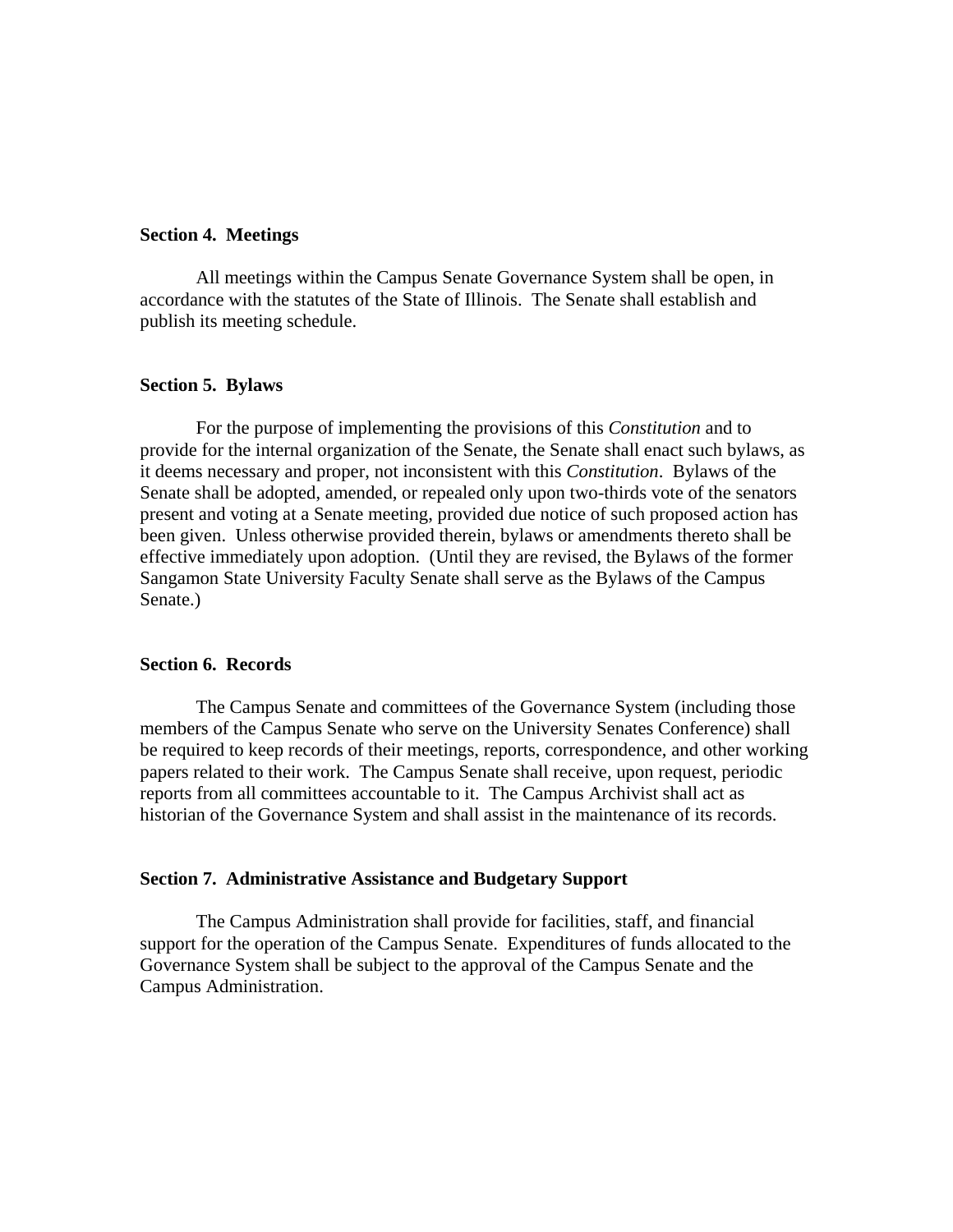#### **Section 8. Selection of the Chancellor of the Campus**

 When a vacancy shall be declared to exist, the Campus Senate shall select a committee which shall be representative of the campus community to advise the President on the appointment of a new chancellor.

#### **Section 9. Recommendation of Degree Candidates**

 As permitted by the *University Statutes*, the Senate delegates to the faculties of the several schools and other independent academic units the recommendation of candidates for earned degrees, diplomas, and certificates to be conferred by the President under the authority of the Board of Trustees. A school may further delegate this authority to the faculties of its internal units.

# **ARTICLE III**

## **AMENDMENT AND REVISION**

## **Section 1. Amendment**

 An amendment to this Constitution may be proposed in writing at any regular meeting of the Campus Senate. The vote on the amendment must be at a regular meeting of the Campus Senate after at least a two-week notification to members of the Senate and the academic community. An affirmative vote by two-thirds of the members of the Campus Senate present and voting is required for adoption. After adoption of a constitutional amendment by the Senate, the Senate shall transmit the amendment to the Board of Trustees for appropriate action, in accordance with the *University Statutes*.